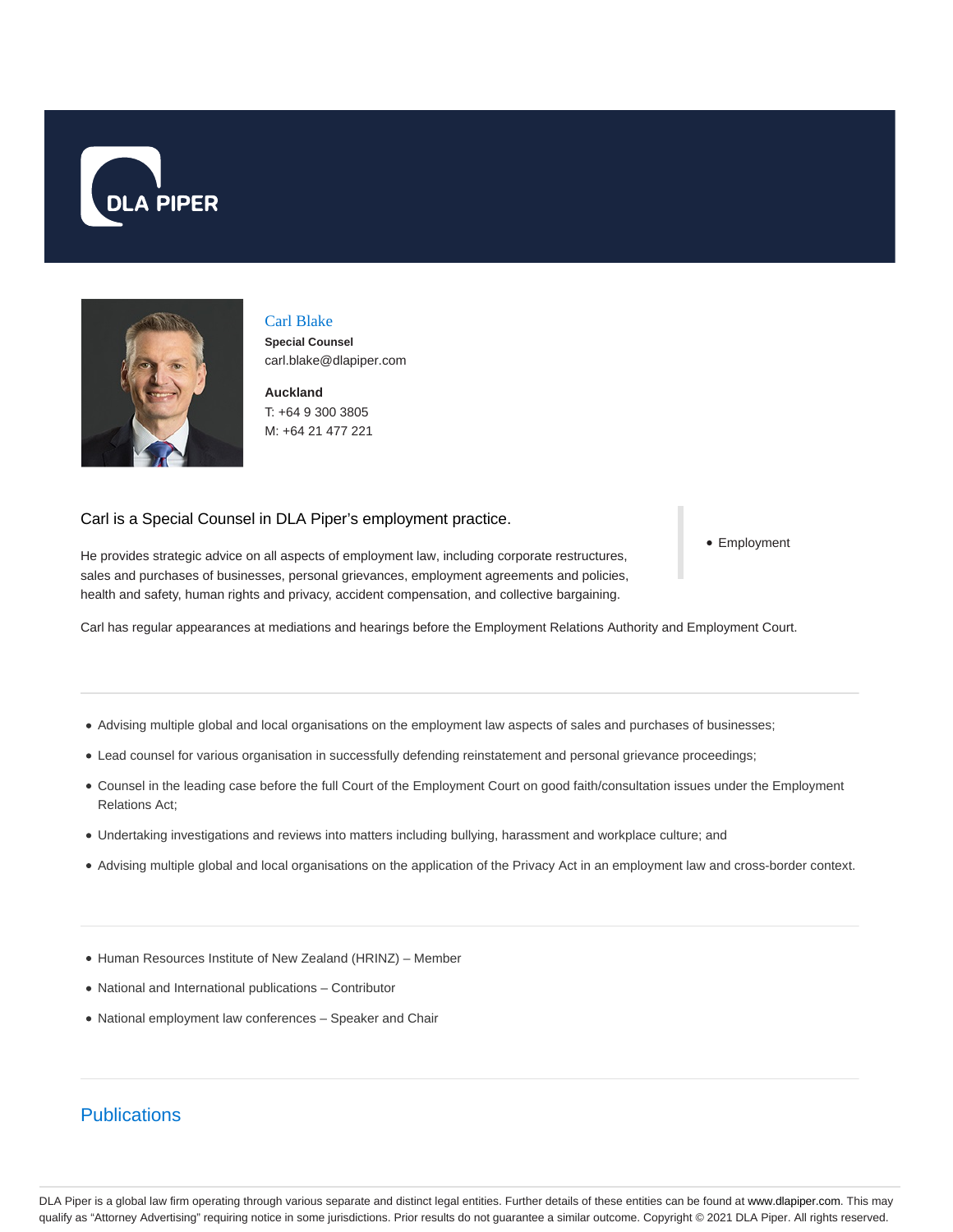**Health and Safety - Still a Key Issue for Employers**

### 24 May 2022

Health and safety dialogue has been largely dominated by COVID-19 and vaccination issues in recent times, to the point that 'traditional' health and safety issues have taken somewhat of a back seat. However, employers still need to ensure their wider health and safety obligations are met. In this update we provide a refresher of some key issues, to help keep them front of mind.

**Whistleblowing Compliance Countdown: Are you ready?**

#### 20 May 2022

The Protected Disclosures (Protection of Whistleblowers) Act 2022 has received royal assent. The new legislation comes into effect on 1 July 2022 leaving little time for organisations to get their house in order.

**Changes to Traffic Light settings and vaccine requirements**

23 March 2022

**Don't quit your mandate yet…**

7 March 2022

**New Zealand Government Announce Income Insurance Scheme Consultation**

9 February 2022

The New Zealand Government have announced their intention to introduce a new scheme to fund redundancy compensation. The New Zealand Income Insurance Scheme (NZIIS) has a number of supporters and we consider it is likely to be implemented in some form.

### **Living with the Traffic Lights**

21 December 2021

On 15 December 2021, the New Zealand Government formally released an optional vaccination assessment tool to help employers determine whether their workers need to be vaccinated. The tool is designed to give businesses with assurance and confidence in their vaccination policies.

**COVID-19: A New Framework and Mandates for 1 in 5 Workers**

## 2 November 2021

It has been challenging for employers to keep track of the changes to the New Zealand approach to COVID-19 over recent weeks, and the impact this might have on their organisations.

**Bonus Schemes and Holiday Pay - Welcome Clarity from Court of Appeal**

#### 27 October 2021

The Court of Appeal has just released a long-awaited judgment giving much needed clarity to employers on the issue of whether

DLA Piper is a global law firm operating through various separate and distinct legal entities. Further details of these entities can be found at www.dlapiper.com. This may qualify as "Attorney Advertising" requiring notice in some jurisdictions. Prior results do not guarantee a similar outcome. Copyright @ 2021 DLA Piper. All rights reserved.